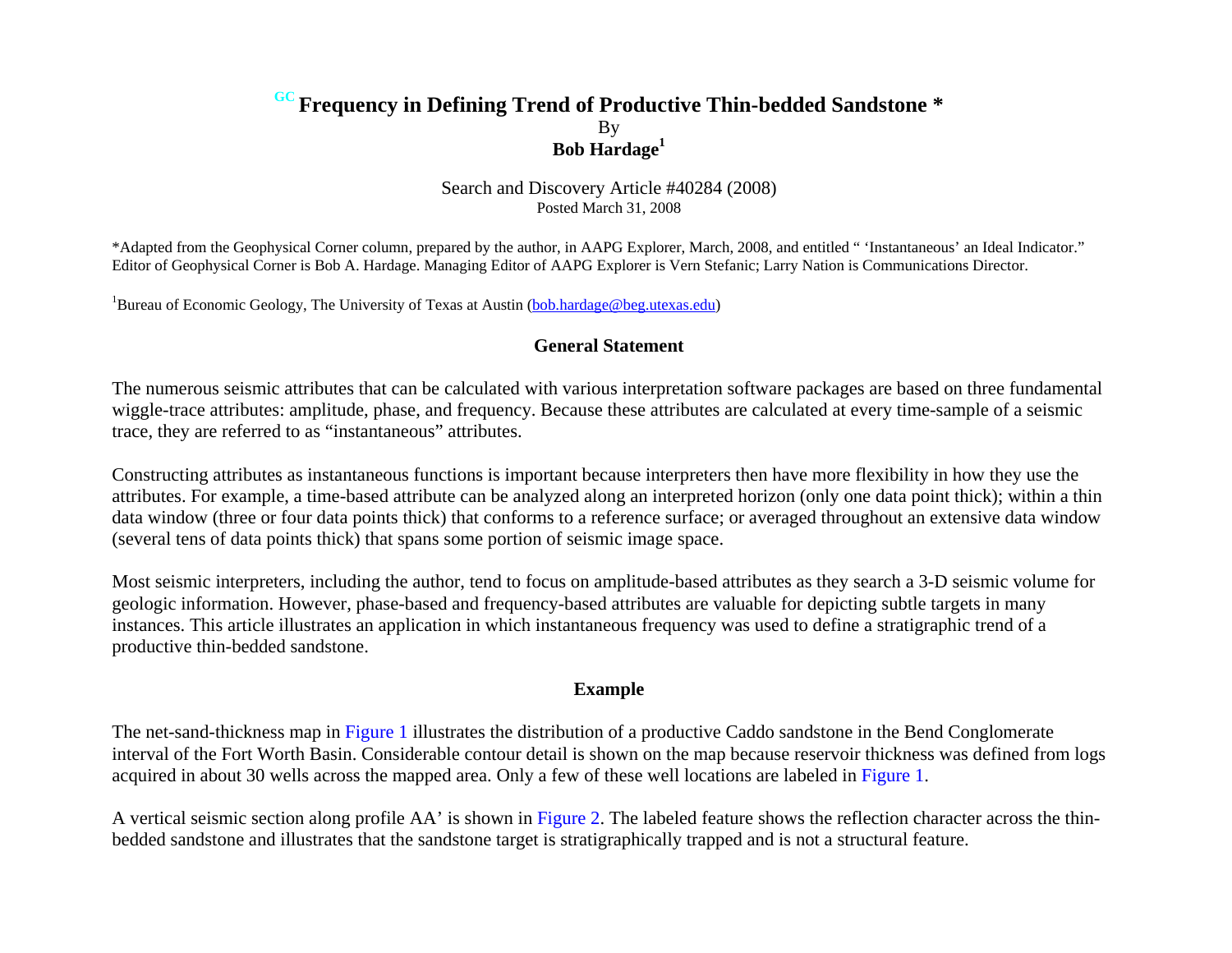Several seismic attributes were calculated and analyzed in an attempt to follow the trend of this productive Caddo target through 3-D seismic image space. Of all the attributes that responded to the presence of this thin-bedded unit, the attribute that produced the optimal stratigraphic trap image was instantaneous frequency. For example, the instantaneous-frequency map in [Figure 3](#page-4-0) is a close match to the log-based map in

[Figure 1](#page-2-0) because:

- The frequency of the reflection signal reacts to the presence of this thin-bedded unit.
- $\bullet$ An appropriate color bar is used to display this frequency behavior.

Selection of the color bar used to display a seismic attribute is often the key to attribute interpretation. The correspondence between a seismic attribute value and a targeted geologic condition can be enhanced by the proper choice of color bar that displays the attribute – and, unfortunately, attribute-to-geology relationships can be obliterated by a poor choice of color bar. Some interpreters justifiably take as much time creating an appropriate color bar for attribute maps as they do creating the attribute that is being mapped.

## **Conclusion**

The fundamental message from this example is that frequency-based attributes at times can be ideal indicators of stratigraphic-trap conditions.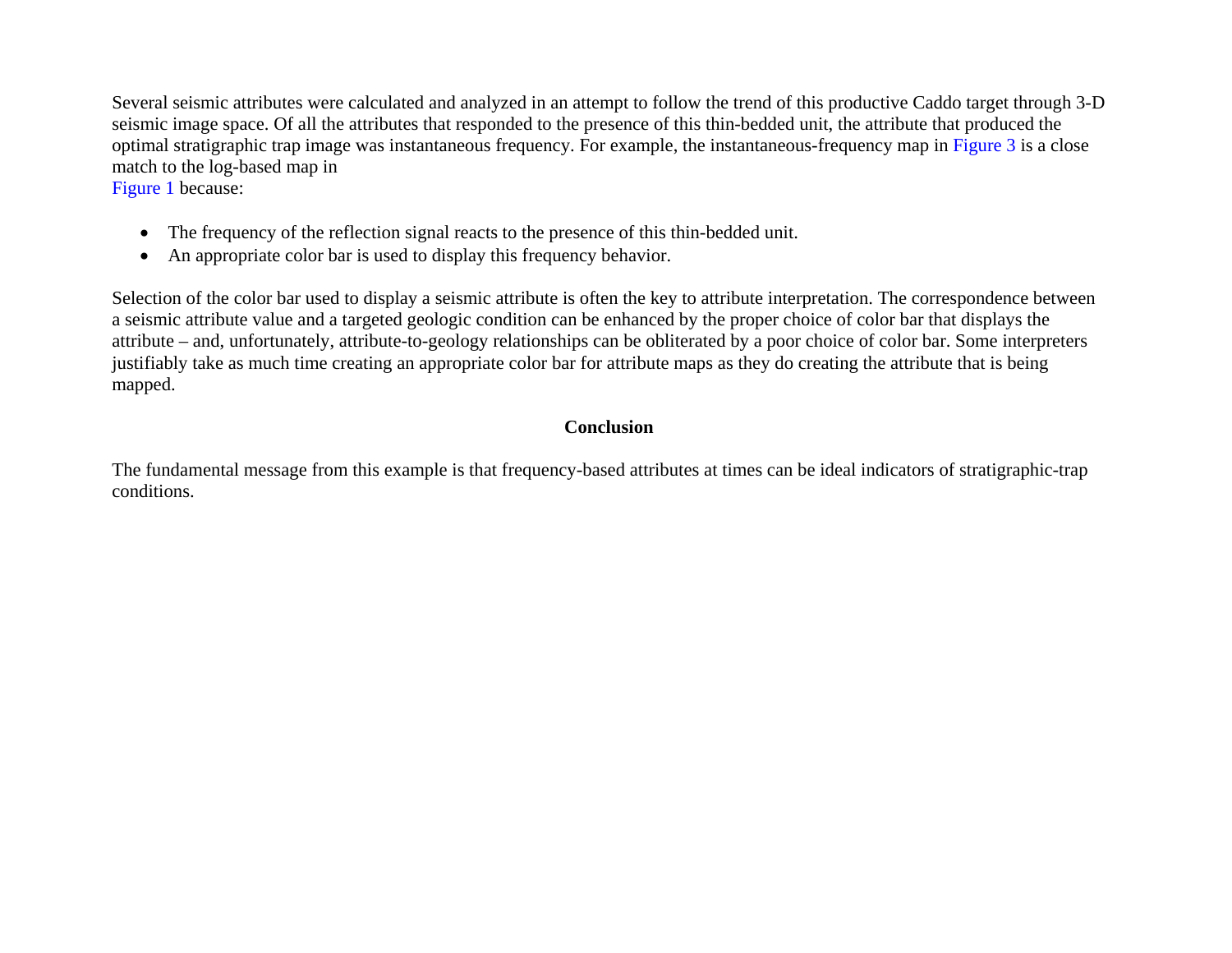<span id="page-2-0"></span>

Figure 1. Net thickness of a Caddo sandstone unit defined by well logs from numerous wells across a small area of the Fort Worth Basin. Locations of only a few wells of particular interest in a research study are labeled.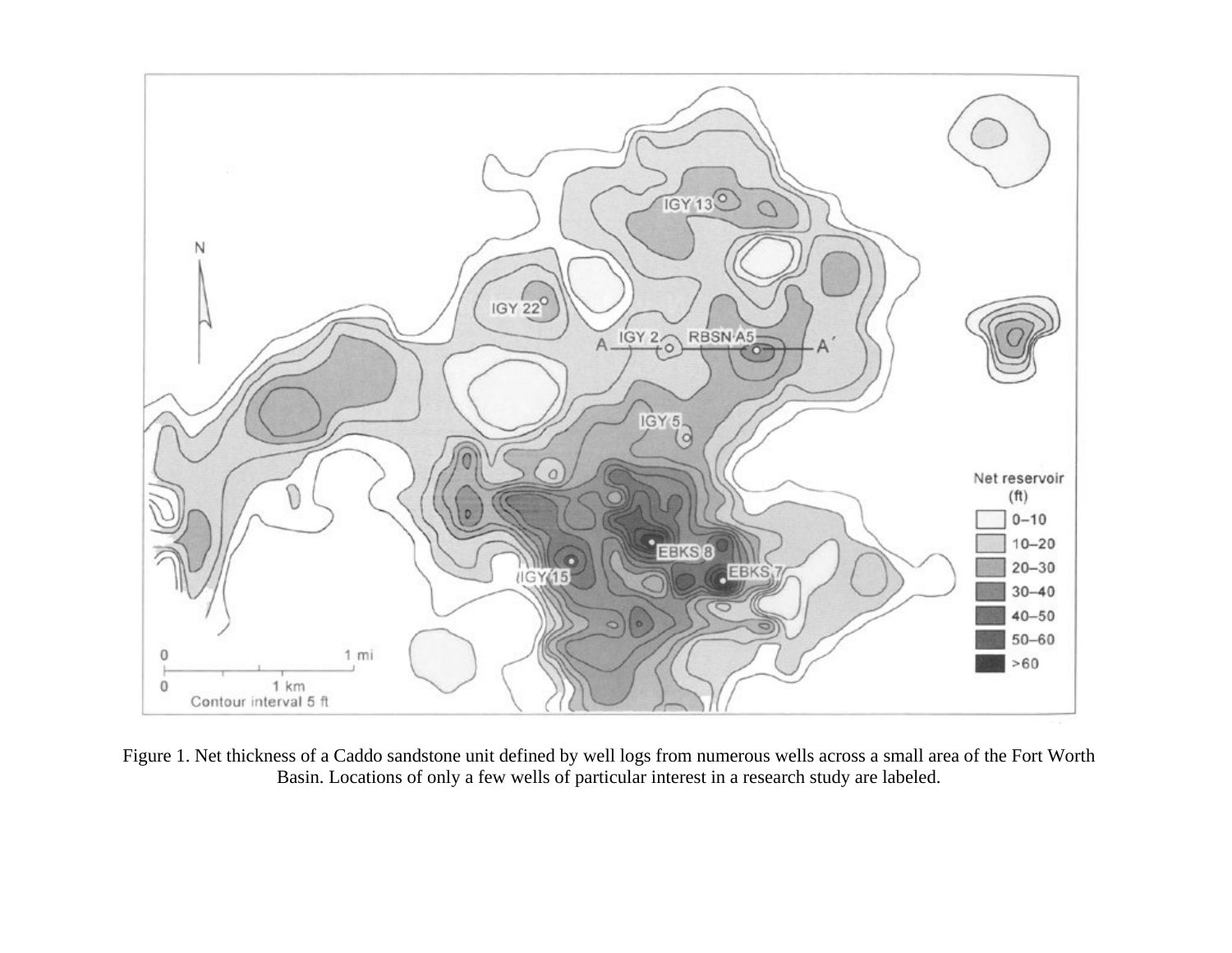<span id="page-3-0"></span>

Figure 2. Seismic section along profile AA' labeled i[n Figure 1](#page-2-0) that identifies the unique reflection response of the Caddo sandstone unit.